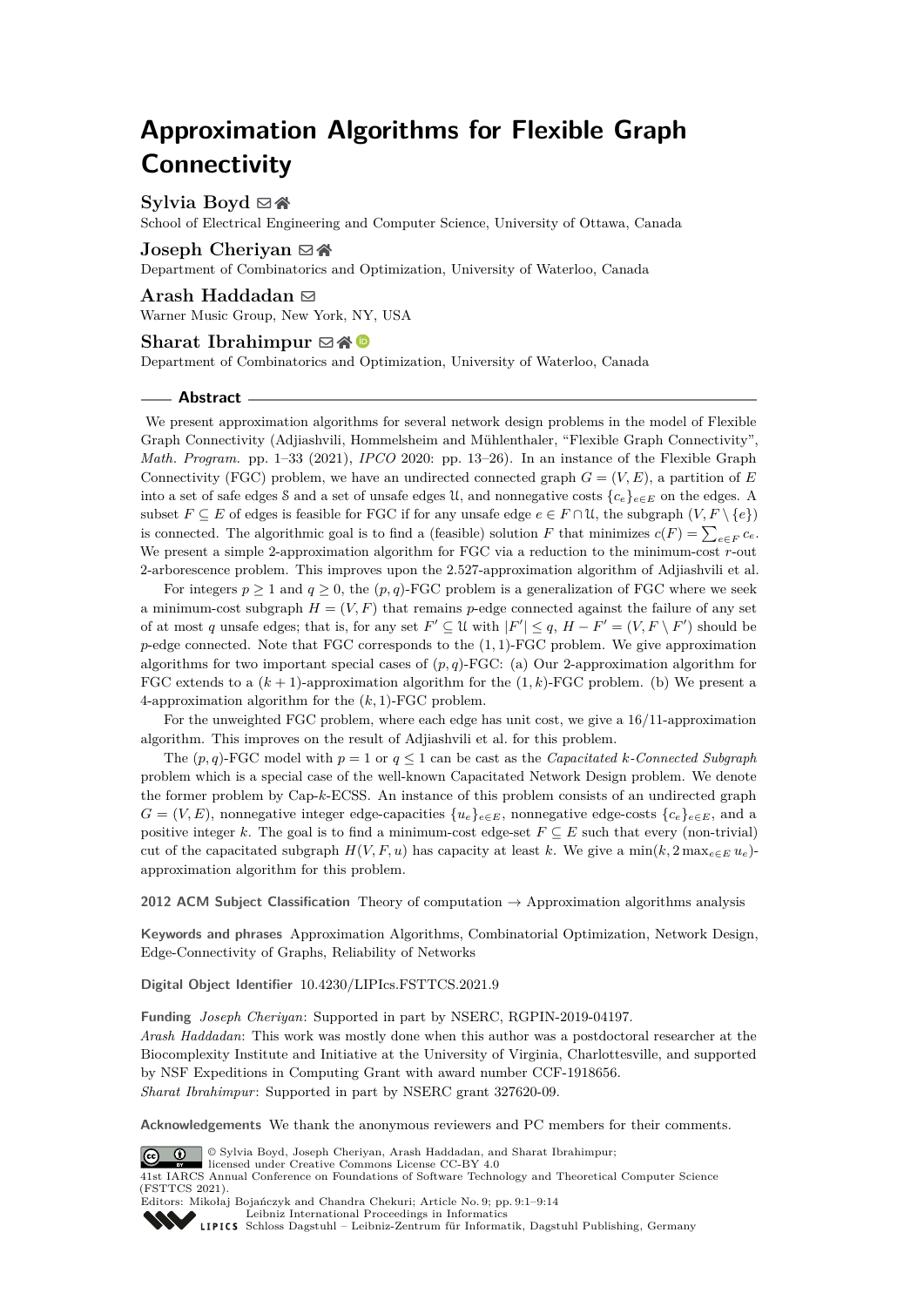## **9:2 Approximation Algorithms for Flexible Graph Connectivity**

## **1 Introduction**

Network design and graph connectivity are core topics in Theoretical Computer Science and Operations Research. A basic problem in network design is to find a minimum-cost subnetwork *H* of a given network *G* such that *H* satisfies some specified connectivity requirements. Most of these problems are NP-hard. Several important algorithmic paradigms were developed in the context of these topics, ranging from exact algorithms for the shortest  $(s, t)$ -path problem and the minimum spanning tree (MST) problem to linear programming-based approximation algorithms for the survivable network design problem and the generalized Steiner network problem. Network design problems are often motivated from practical considerations such as the design of fault-tolerant supply chains, congestion control for urban road traffic, and the modeling of epidemics (see [\[11,](#page-13-0) [12,](#page-13-1) [15\]](#page-13-2)).

Recently, Adjiashvili, Hommelsheim and Mühlenthaler [\[1,](#page-12-0) [2\]](#page-12-1) introduced a new model called *Flexible Graph Connectivity* (FGC), that is motivated by research in robust optimization. In an instance of FGC, we have an undirected connected graph  $G = (V, E)$  on *n* vertices, a partition of *E* into safe edges S and unsafe edges U, and nonnegative costs  ${c_e}_{e \in E}$  on the edges. The graph *G* may have multiedges, but no self-loops. A subset  $F \subseteq E$  of edges is feasible for FGC if for any unsafe edge  $e \in F \cap \mathcal{U}$ , the subgraph  $(V, F \setminus \{e\})$  is connected. The problem is to find a (feasible) solution *F* minimizing  $c(F) = \sum_{e \in F} c_e$ . The motivation for studying FGC is two-fold. First, FGC generalizes many well-studied survivable network design problems. Notably, the problem of finding a minimum-cost 2-edge connected spanning subgraph (abbreviated as 2ECSS) corresponds to an instance of FGC where all edges are unsafe, and the MST problem corresponds to an instance of FGC where all edges are safe. Second, FGC captures a non-uniform model of survivable network design problems where a subset of edges never fail, i.e., they are always safe.

The notion of  $(p, q)$ -FGC is an extension of the basic FGC model where we have two additional integer parameters *p* and *q* satisfying  $p \ge 1$  and  $q \ge 0$ . A subset  $F \subseteq E$  of edges is feasible for  $(p, q)$ -FGC if the spanning subgraph  $H = (V, F)$  is *p*-edge connected, and moreover, the deletion of any set of at most *q* unsafe edges of *F* preserves *p*-edge connectivity. In other words, each nontrivial cut  $(S, V \setminus S)$  of *H* either contains *p* safe edges or contains  $p+q$ (safe or unsafe) edges. Note that the FGC problem is the same as the (1*,* 1)-FGC problem. The algorithmic goal is to find a feasible edge-set  $F$  of minimum cost. The  $(p, q)$ -FGC problem is a natural and fundamental question in robust network design. It can be seen as a way of interpolating between *p*-edge connectivity (when all edges are safe) and  $(p+q)$ -edge connectivity (when all edges are unsafe). We remark that for all problems considered in this work, we are only allowed to use at most one copy of an edge; multiedges may arise in *F* due to multiedges in *G*.

One of our goals is to give approximation algorithms for important special cases of  $(p,q)$ -FGC. Since FGC generalizes the 2ECSS problem, it is already APX-hard (see [\[5\]](#page-13-3)), so a polynomial-time approximation scheme is ruled out unless  $P=NP$ . In the following we sketch a simple randomized  $O(q \log n)$ -approximation algorithm for  $(p, q)$ -FGC under some assumptions. For simplicity, assume that *p* and *q* are such that  $q/p \leq \alpha$  for an absolute constant  $\alpha \geq 0$ . Let  $F^*$  denote an optimal solution to the given  $(p, q)$ -FGC instance. To start with, let  $H = (V, F)$  denote a 2-approximate *p*-edge connected spanning subgraph (abbreviated *p*-ECSS) of the graph *G* with edge-costs  ${c_e}_{e \in E}$ , where we make no distinction between safe and unsafe edges; such an *H* can be found in polynomial-time by using (say) Jain's iterative rounding algorithm [\[8\]](#page-13-4). Note that  $c(F) \leq 2c(F^*)$ , since  $(V, F^*)$  is a *p*-edge connected spanning subgraph of *G*.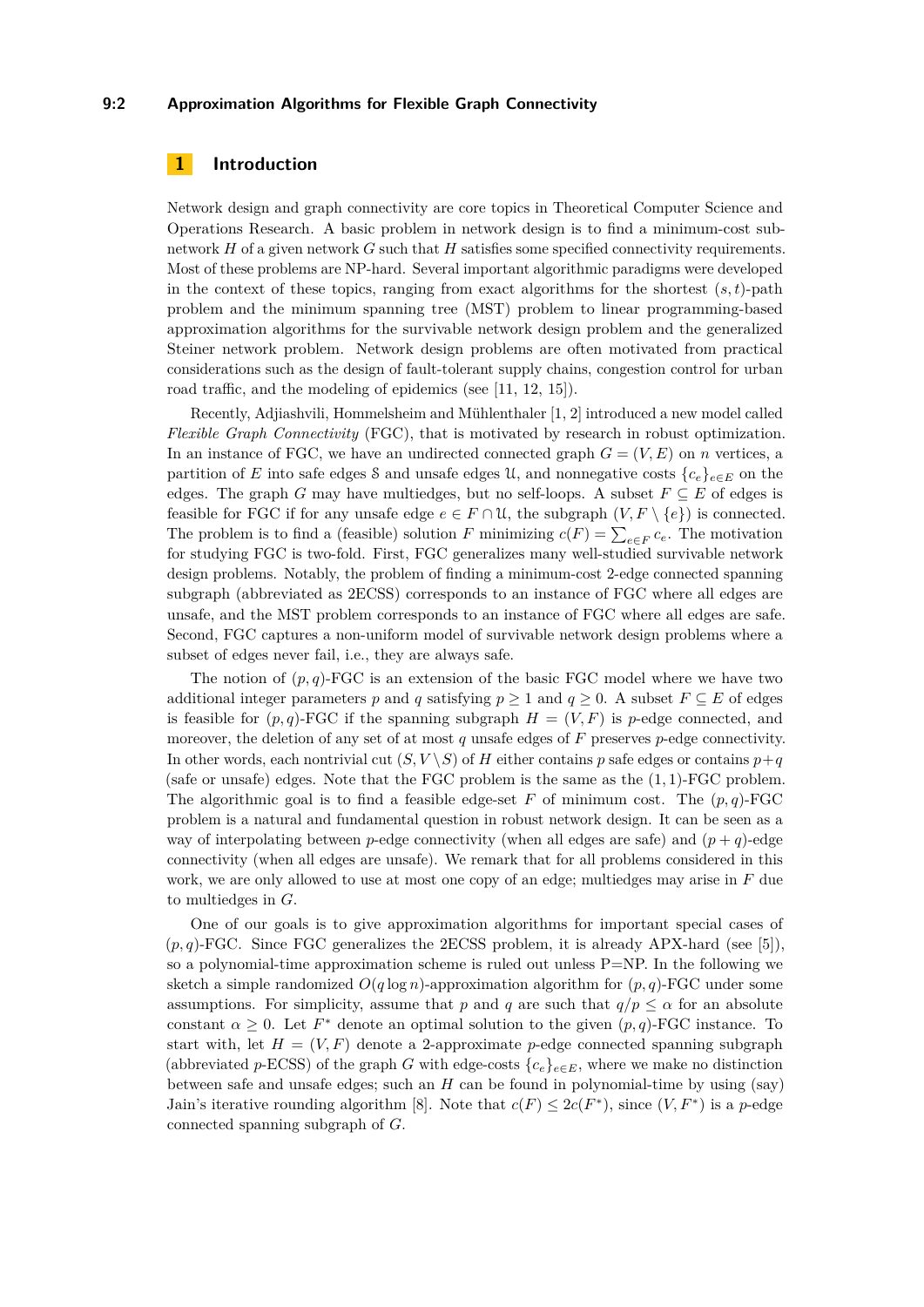We say that a nonempty set  $R \subseteq V$  is "deficient" if  $|\delta(R) \cap F| < p+q$  and  $|\delta(R) \cap F \cap S| < p$ ; thus,  $R \subseteq V$  is deficient if the cut  $\delta(R)$  has less than  $(p+q)$  *F*-edges and has less than *p* safe  $F$ -edges. Let  $C$  denote the family of all deficient sets. Note that deficient sets are the only obstructions to the  $(p, q)$ -FGC-feasibility of F. We fix deficient sets by performing a sequence of at most  $q$  augmentation iterations, where in each iteration we augment  $F$  with an edge-set  $F' \subseteq E \setminus F$  such that  $\delta(R) \cap F' \neq \emptyset$  for each  $R \in \mathcal{C}$ . We compute the desired *F* ′ via a reduction to the weighted set cover problem. First, let us state an upper bound on  $|\mathcal{C}|$ . For every  $R \in \mathcal{C}$ , observe that  $\delta(R)$  is a  $(1+\alpha)$ -approximate min-cut in *H*, because *H* is *p*-edge connected (i.e., the size of a min-cut of *H* is  $\geq p$ ). By Karger's bound [\[9\]](#page-13-5), we have  $|\mathcal{C}| \leq n^{2\alpha+2}$ . In fact, with probability at least  $1 - 1/n$ , we can explicitly compute  $\mathcal{C}$  in time polynomial in  $n^{\alpha}$ . For simplicity, assume that we have explicit access to C. Consider an instance of the weighted set cover problem where we want to cover elements of  $C$  by using sets of the form  $\{\mathcal{R}_e\}_{e \in E \setminus F}$ , where  $\mathcal{R}_e := \{R \in \mathcal{C} : e \in \delta(R)\}\)$ , and the weight of  $\mathcal{R}_e$  is  $c_e$ . (Informally speaking, we have a ground-set of "points" that correspond to elements of  $C$ , i.e., the deficient sets, we have a weighted set  $\mathcal{R}_e$  corresponding to each edge  $e \in E \setminus F$ , and the goal is to pick a min-weight family of sets  $\mathcal{R}_e$  whose union contains all the "points".) Since *F* ∪ *F*<sup>\*</sup> is feasible for the given  $(p, q)$ -FGC-instance,  $\{R_e\}_{e \in F^* \setminus F}$  is a feasible solution to the set-cover instance with cost at most  $c(F^*)$ . The well-known greedy algorithm for weighted set cover (see Theorem 13.3 in [\[16\]](#page-13-6)) finds an  $F' \subseteq E \setminus F$  satisfying  $\delta(R) \cap F' \neq \emptyset$  for all  $R \in \mathcal{C}$ and  $c(F') \leq O(\alpha \log n) c(F^*)$ . We augment *F* to  $F \cup F'$  and discard the sets  $R \in \mathcal{C}$  that are no longer deficient w.r.t. the augmented *F*. We repeatedly apply such augmenting iterations until  $\mathcal C$  is empty. There are at most  $q$  such iterations, because each iteration increases the cardinality of  $\delta(R) \cap F$  by one or more for each  $R \in \mathcal{C}$ . We summarize this discussion by the next claim.

 $\triangleright$  Claim. There is a randomized polynomial-time  $O(q \log n)$ -approximation algorithm for the special case of  $(p, q)$ -FGC where  $q/p \leq O(1)$ .

The (*p, q*)-FGC model is related to the model of Capacitated Network Design. There are several results pertaining to approximation algorithms for various problems in Capacitated Network Design, for example, see Goemans et al. [\[6\]](#page-13-7) and Chakrabarty et al. [\[3\]](#page-12-2). A wellstudied problem in this area that is relevant to us is the Capacitated *k*-Connected Subgraph problem, see [\[3\]](#page-12-2). We denote this problem by Cap-*k*-ECSS. Formally, in an instance of this problem, we have an undirected multigraph  $G = (V, E)$ , nonnegative integer edge-capacities  ${u_e}_{e \in E}$ , nonnegative edge-costs  ${c_e}_{e \in E}$ , and a positive integer *k*. The goal is to find an edge-set  $F \subseteq E$  such that for any nonempty  $R \subsetneq V$  we have  $\sum_{e \in \delta(R) \cap F} u_e \geq k$ , and  $c(F)$  is minimized. Let *n* and *m* denote the number of vertices and edges of *G*, respectively. For this problem, Goemans et al. [\[6\]](#page-13-7) give a min(2*k, m*)-approximation algorithm, and Chakrabarty et al. [\[3\]](#page-12-2) give a randomized *O*(log *n*)-approximation algorithm.

In general, (*p, q*)-FGC and Cap-*k*-ECSS models are incomparable (see below for more details), however, when  $p = 1$  or  $q \le 1$  holds, then  $(p, q)$ -FGC can be cast as an instance of the Cap-*k*-ECSS problem. The usual *k*-ECSS problem corresponds to the Cap-*k*-ECSS problem with unit edge capacities. The FGC problem corresponds to the Cap-2-ECSS problem, where safe edges have capacity 2 and unsafe edges have capacity 1. More generally,  $(1, k)$ -FGC corresponds to the Cap- $(k+1)$ -ECSS problem, where safe edges have capacity  $k+1$ and unsafe edges have capacity 1, and  $(k, 1)$ -FGC corresponds to the Cap- $(k(k + 1))$ -ECSS problem where safe edges have capacity  $k + 1$  and unsafe edges have capacity  $k$ . We remark that the most general models of (*p, q*)-FGC and Cap-*k*-ECSS are incomparable. In particular, it is easy to see that the  $(p, q)$ -FGC problem is not the same as the Cap- $(p(p + q))$ -ECSS problem where safe edges have a capacity of  $p + q$  and unsafe edges have a capacity of  $p$ . For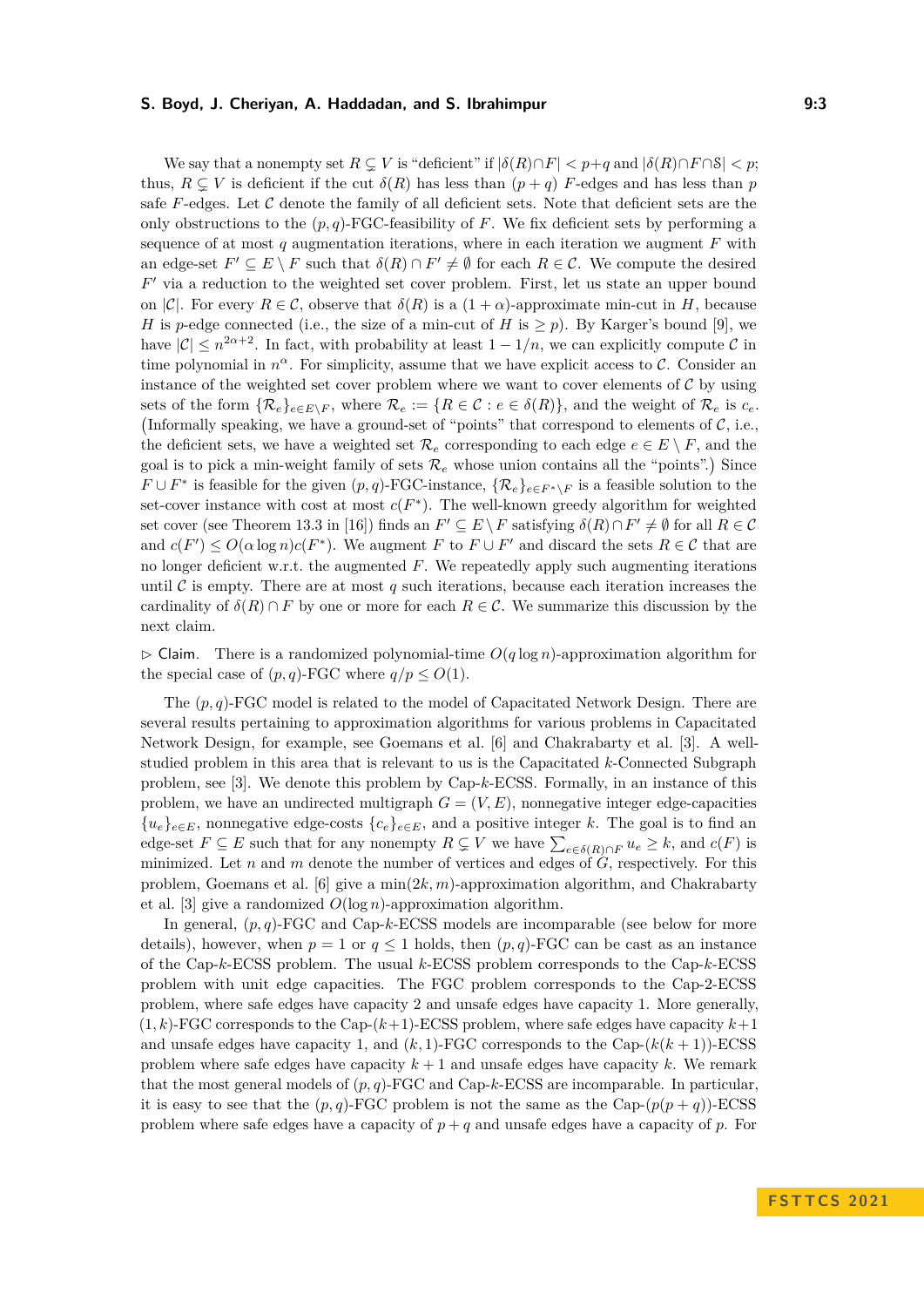## **9:4 Approximation Algorithms for Flexible Graph Connectivity**

instance, take  $p = 2$  and  $q = 3$ : a cut with one safe edge (of capacity 5) and three unsafe edges (each with capacity 2) has total capacity  $11 \geq p(p+q)$ , but such a cut is deficient in the (2*,* 3)-FGC model.

**Our Contributions.** We mention the main contributions of this work along with a brief overview of our results and techniques.

Our first result is a simple reduction from FGC to the well-known minimum-cost 2 arborescence problem that achieves an approximation guarantee of two. This result matches the current best approximation guarantee known for the 2ECSS problem, and improves on the 2*.*527-approximation algorithm of [\[2\]](#page-12-1). At a high level, our result is based on a straightforward extension of the 2-approximation algorithm of Khuller and Vishkin [\[10\]](#page-13-8) for the 2ECSS problem. (In fact, Khuller and Vishkin [\[10\]](#page-13-8) give a simple reduction from the *k*-ECSS problem to the problem of computing a minimum-cost *k*-arborescence in a digraph that achieves an approximation guarantee of two.)

<span id="page-3-0"></span>▶ **Theorem 1.** *There is a* 2*-approximation algorithm for* FGC*.*

The following result generalizes Theorem [1](#page-3-0) to the (1*, k*)-FGC problem, where we want to find a min-cost spanning subgraph that remains connected against the failure of any set of at most *k* unsafe edges.

<span id="page-3-1"></span> $\blacktriangleright$  **Theorem 2.** *There is a*  $(k+1)$ *-approximation algorithm for*  $(1, k)$ *-FGC.* 

Our proof of Theorem [2](#page-3-1) is based on a reduction from  $(1, k)$ -FGC to the minimum-cost  $(k+1)$ -arborescence problem (see [\[13\]](#page-13-9), Chapters 52 and 53). We lose a factor of  $k+1$  in this reduction.

In Section [3,](#page-6-0) we consider the unweighted version of FGC, where each edge has unit cost. We design improved approximation algorithms for this special case.

## <span id="page-3-3"></span> $\blacktriangleright$  **Theorem 3.** *There is a*  $\frac{16}{11}$ *-approximation algorithm for unweighted* FGC.

In Section [4,](#page-9-0) we consider the  $(k, 1)$ -FGC problem, where we seek a min-cost spanning subgraph that is *k*-edge connected against failure of at most one unsafe edge. Our main contribution here is the following.

<span id="page-3-2"></span> $\blacktriangleright$  **Theorem 4.** *There is a 4-approximation algorithm for*  $(k, 1)$ -FGC.

Our algorithm in Theorem [4](#page-3-2) runs in two stages. In the first stage we pretend that all edges are safe. Under this assumption, (*k,* 1)-FGC simplifies to the *k*-ECSS problem, for which several 2-approximation algorithms are known. Let  $H = (V, F)$  be the *k*-edge connected spanning subgraph found in Stage 1. In the second stage, our goal is to preserve *k*-edge connectivity against the failure of any one unsafe edge. In the graph *H*, consider a cut that has (exactly) *k* edges and that contains at least one unsafe edge. Such a cut, that we call *deficient*, certifies that  $F$  is not feasible for  $(k, 1)$ -FGC, so it needs to be augmented. The residual problem is that of finding a cheapest augmentation of *F* on all deficient cuts. It turns out that this cut-augmentation problem can be formulated as the *f*-connectivity problem for an uncrossable function  $f$  (to be defined in Section [4\)](#page-9-0). Williamson, Goemans, Mihail and Vazirani [\[17\]](#page-13-10) present a 2-approximation algorithm for the latter problem.

Lastly, in Section [5,](#page-11-0) we consider the Capacitated *k*-Connected Subgraph problem that we denote by Cap-*k*-ECSS. For notational convenience, let  $u_{max} := \max\{u_e : e \in E\}$ denote the maximum capacity of an edge in the given instance of Cap-*k*-ECSS; similarly, let  $u_{min} := \min\{u_e : e \in E\}$ . Our main result in Section [5](#page-11-0) is the following.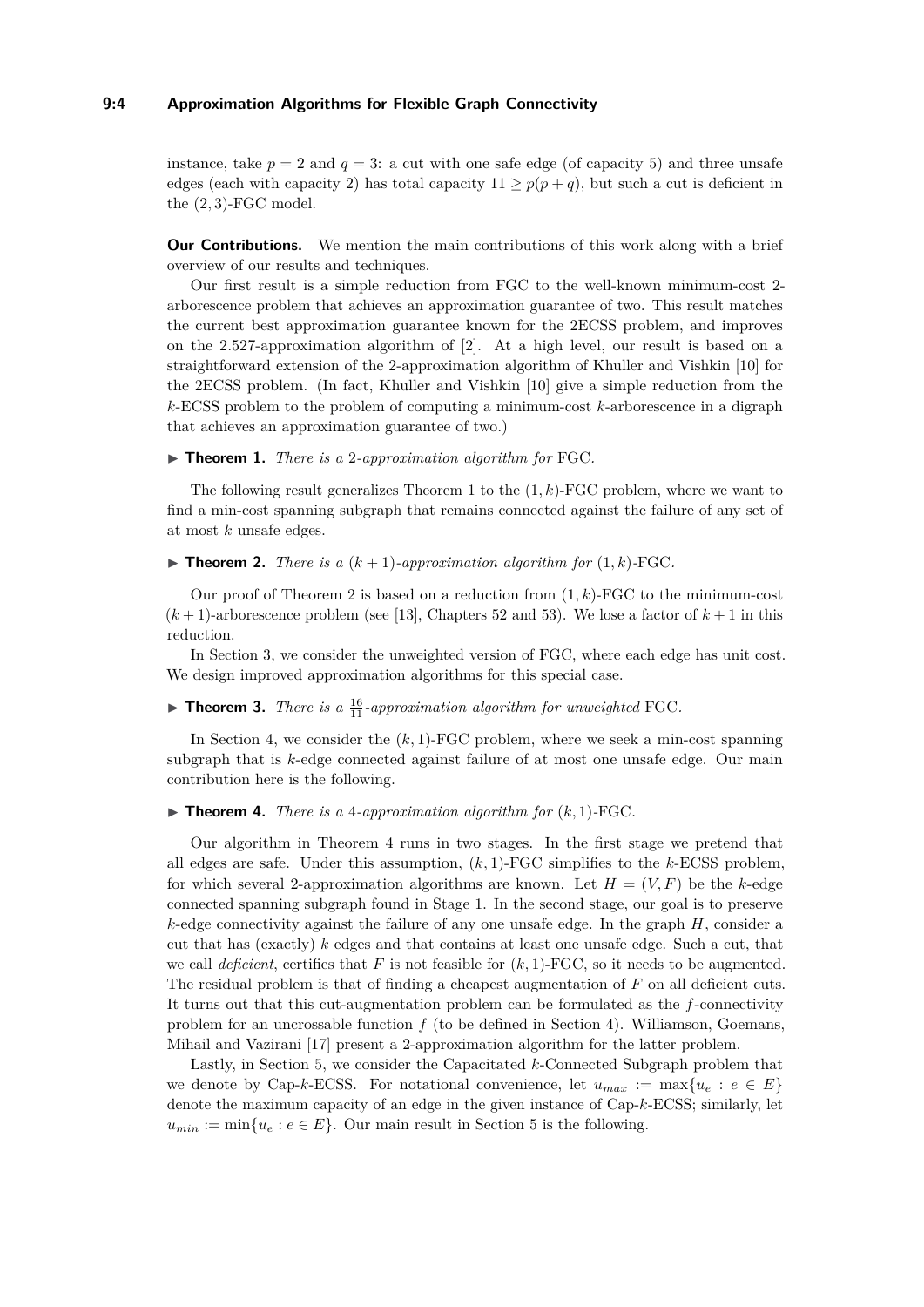<span id="page-4-0"></span> $\triangleright$  **Theorem 5.** *There is a* min $(k, 2u_{max})$ *-approximation algorithm for the* Cap-*k*-ECSS *problem.*

Similar to Theorems [1](#page-3-0) and [2,](#page-3-1) our proof of Theorem [5](#page-4-0) is based on a reduction from the Cap-*k*-ECSS problem to the minimum-cost *k*-arborescence problem. The factor *m* in the  $\min(2k, m)$  approximation guarantee of Goemans et al. comes from the fact that a simple greedy strategy yields an *m*-approximation for the Cap-*k*-ECSS problem. Assuming  $\min(k, 2u_{max}) \le m$ , our result has a better dependence on k, and, in fact, for the standard case of  $u_{min} = 1$ ,  $u_{max} = k \ll m$ , no previous result achieves an approximation guarantee of *k* (to the best of our knowledge). Our result above is incomparable to the result in [\[3\]](#page-12-2): our approximation guarantee is independent of the graph size, whereas their result is independent of *k*. The algorithm in [\[3\]](#page-12-2) is probabilistic and its analysis is based on Chernoff tail bounds.

Theorem [5](#page-4-0) provides the following approximation guarantees for special cases of  $(p, q)$ -FGC:

- (i) for  $(1,1)$ -FGC,  $k = u_{max} = 2$ , so Theorem [5](#page-4-0) gives a 2-approximation (same as Theorem [1\)](#page-3-0);
- (ii) for  $(1, q)$ -FGC,  $k = u_{max} = q + 1$ , so Theorem [5](#page-4-0) gives a  $(q + 1)$ -approximation (same as Theorem [2\)](#page-3-1); and
- (iii) for  $(p, 1)$ -FGC with  $p > 1$ ,  $k = p(p + 1)$  and  $u_{max} = p + 1$ , so Theorem [5](#page-4-0) gives a  $2(p+1)$ -approximation (this is weaker than the 4-approximation given by Theorem [4\)](#page-3-2).

## **2 A**  $(k+1)$ **-Approximation Algorithm for**  $(1, k)$ **-FGC**

We give a  $(k + 1)$ -approximation for  $(1, k)$ -FGC, where k is a positive integer. The 2approximation for FGC (Theorem [1\)](#page-3-0) follows as a special case. Recall that in an instance of  $(1, k)$ -FGC we have an undirected multigraph  $G = (V, E)$  (with no self loops), a partition of *E* =  $\delta$  ⊔ U into safe and unsafe edges, and nonnegative edge-costs  ${c_e}_{e ∈ E}$ . Our objective is to find a minimum-cost edge-set  $F \subseteq E$  such that the subgraph  $(V, F)$  remains connected against failure of any *k* unsafe edges.

For a subgraph *H* of *G* and a nonempty vertex-set  $S \subsetneq V$ , we use  $\delta_H(S)$  to denote the set of edges in *H* with exactly one endpoint in *S*, i.e.,  $\delta_H(S) := \{e = uv \in E(H) : |\{u, v\} \cap S| = 1\}.$ We drop the subscript *H* when the underlying graph is clear from the context. The following characterization of (1*, k*)-FGC solutions is straightforward.

<span id="page-4-1"></span>▶ **Proposition 6.** *F is feasible for*  $(1, k)$ -FGC *if and only if for all nonempty*  $S ⊆ V$ *, the edge-set*  $F \cap \delta(S)$  *contains a safe edge or*  $k+1$  *unsafe edges.* 

For the rest of the paper, we assume that the given instance of  $(1, k)$ -FGC is feasible: this can be checked by computing a (global) minimum cut in  $G$  where we assign a capacity of  $k+1$ to safe edges and a capacity of 1 to unsafe edges. As mentioned before, our algorithm for  $(1, k)$ -FGC is based on a reduction to the minimum-cost r-out  $(k + 1)$ -arborescence problem. We state a few standard results on arborescences. Let  $D = (W, A)$  be a digraph and  ${c'_{a}}_{a \in A}$ be nonnegative costs on the arcs. We remark that *D* may have parallel arcs but it has no self-loops. Let  $r \in W$  be a designated root vertex. For a subgraph *H* of *D* and a nonempty vertex-set  $S \subsetneq W$ , we use  $\delta_H^{\text{in}}(S)$  to denote the set of arcs in *H* such that the head of the arc is in *S* and the tail of the arc is in  $W \setminus S$ , i.e.,  $\delta_H^{\text{in}}(S) := \{a = (u, v) \in A(H) : u \notin S, v \in S\}.$ 

 $\triangleright$  **Definition 7** (*r*-out arborescence). An *r*-out arborescence (W,T) is a subgraph of D *satisfying: (i) the undirected version of T is acyclic; and (ii) for every*  $v \in W \setminus \{r\}$ , there is *a directed path from r to v in the subgraph* (*W, T*)*.*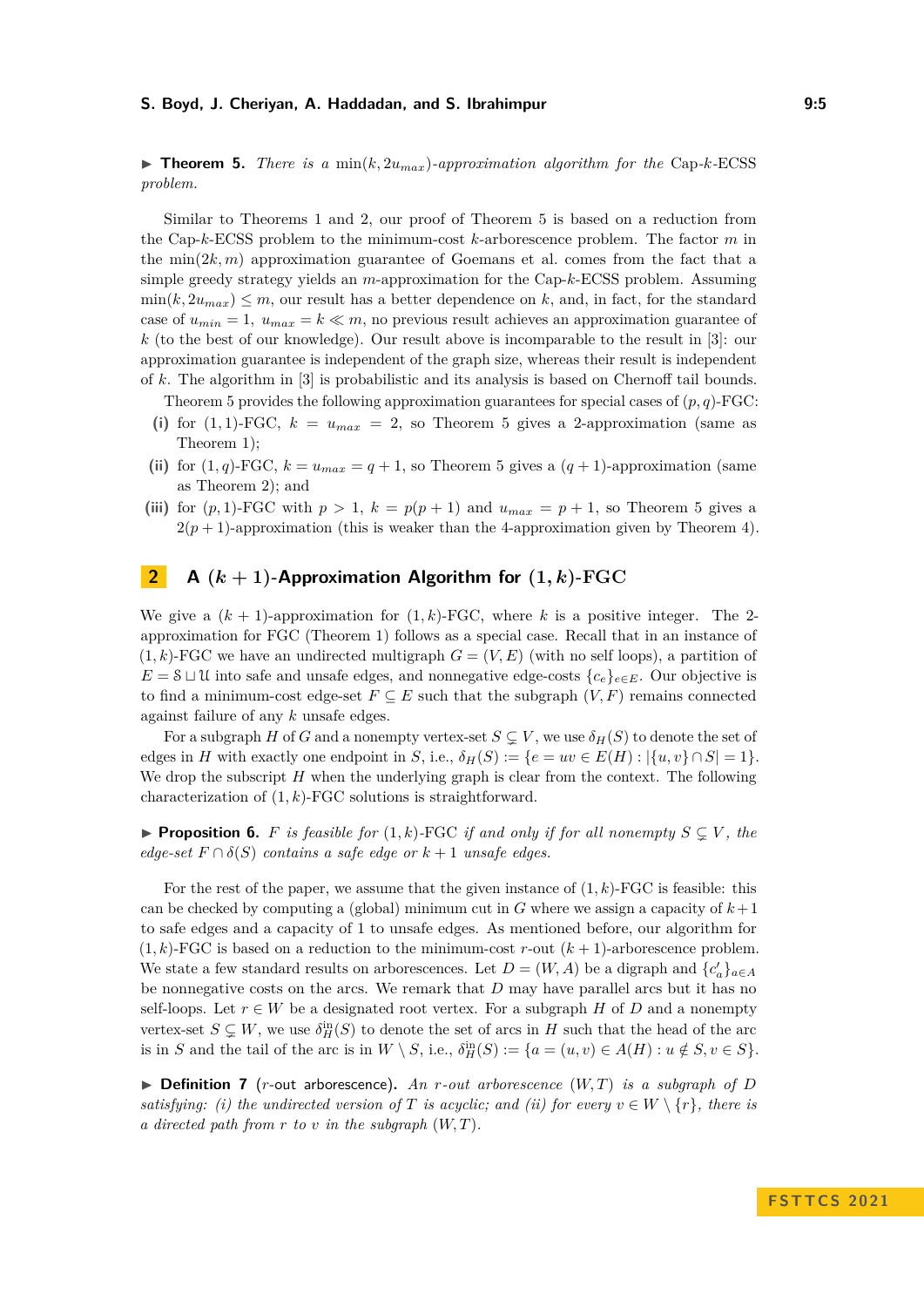## **9:6 Approximation Algorithms for Flexible Graph Connectivity**

In other words, an *r*-out arborescence is a directed spanning tree rooted out of *r*. More generally, an *r*-out *k*-arborescence is a union of *k* arc-disjoint *r*-out arborescences.

 $\triangleright$  **Definition 8** (*r*-out *k*-arborescence). For a positive integer *k*, a subgraph  $(W, T)$  is an *r*-out *k-arborescence if T can be partitioned into k arc-disjoint r-out arborescences.*

The following results on existence of arborescences and the corresponding optimization problem will be useful to us.

<span id="page-5-0"></span>▶ **Theorem 9** ([\[13\]](#page-13-9), Chapter 53.8). *Let*  $D = (W, A)$  *be a digraph,*  $r \in W$  *be a root vertex, and k be a positive integer. Then, D contains an r-out k-arborescence if and only if*  $|\delta_D^{\text{in}}(S)| \geq k$ *for any nonempty vertex-set*  $S \subseteq V \setminus \{r\}$ *.* 

<span id="page-5-3"></span>▶ **Theorem 10** ([\[13\]](#page-13-9), Theorem 53.10). *In strongly polynomial time, we can obtain an optimal solution to the minimum c* ′ *-cost r-out k-arborescence problem on D, or conclude that there is no r-out k-arborescence in D.*

The following claim is useful in our analysis.

<span id="page-5-1"></span>▷ Claim 11. Let (*W, T*) be an *r*-out *k*-arborescence for an integer *k* ≥ 1. Let *u, v* ∈ *W* be two distinct vertices. Then, the number of arcs in *T* that have one endpoint at *u* and the other endpoint at *v* (counting multiplicities) is at most *k*.

Proof. Since an *r*-out *k*-arborescence is a union of *k* arc-disjoint *r*-out 1-arborescences, it suffices to prove the result for  $k = 1$ . The claim holds for  $k = 1$  because the undirected version of  $T$  is acyclic, by definition.

In our proofs we move from undirected graphs to their directed counterparts by bidirecting edges. We formalize this notion.

 $\triangleright$  **Definition 12** (Bidirected pair). For an undirected edge  $e = uv$ , we call the arc-set  $\{(u, v), (v, u)\}\$ a bidirected pair arising from *e*.

The following lemma shows how a (1*, k*)-FGC solution *F* can be used to obtain an *r*-out  $(k+1)$ -arborescence (in an appropriate digraph) of cost at most  $(k+1)c(F)$ .

<span id="page-5-2"></span> $\blacktriangleright$  **Lemma 13.** Let F be a  $(1, k)$ -FGC solution. Consider the digraph  $D = (V, A)$  where the *arc-set A is defined as follows: for each unsafe edge*  $e \in F \cap \mathcal{U}$ , we include a bidirected pair *of arcs arising from e, and for each safe edge*  $e \in F \cap S$ *, we include*  $k + 1$  *bidirected pairs arising from e. Consider the natural extension of the cost vector c to D where the cost of an*  $\alpha$ *arc*  $(u, v) \in A$  *is equal to the cost of the edge in G that gives rise to it. Then, there is an r*-*out*  $(k+1)$ *-arborescence in D with cost at most*  $(k+1)c(F)$ *.* 

**Proof.** Let  $(V, T)$  be a minimum-cost r-out  $(k + 1)$ -arborescence in *D*. First, we argue that *T* is well-defined. By Theorem [9,](#page-5-0) it suffices to show that for any nonempty  $S \subseteq V \setminus \{r\}$ , we have  $|\delta_D^{\text{in}}(S)| \geq k+1$ . Fix some nonempty  $S \subseteq V \setminus \{r\}$ . By feasibility of  $F, F \cap \delta(S)$ contains a safe edge or  $k + 1$  unsafe edges (see Proposition [6\)](#page-4-1). If  $F \cap \delta(S)$  contains a safe edge  $e = uv$  with  $v \in S$ , then by our choice of *A*,  $\delta_D^{\text{in}}(S)$  contains  $k+1$   $(u, v)$ -arcs. Otherwise,  $F \cap \delta(S)$  contains  $k + 1$  unsafe edges, and for each such unsafe edge *uv* with  $v \in S$ ,  $\delta_D^{\text{in}}(S)$ contains the arc  $(u, v)$ . In both cases we have  $|\delta_D^{in}(S)| \geq k + 1$ , so *T* is well-defined.

We use Claim [11](#page-5-1) to show that *T* satisfies the required bound on the cost. For each unsafe edge  $e \in F$ , *T* contains at most 2 arcs from the bidirected pair arising from *e*, and for each safe edge  $e \in F$ , *T* contains at most  $k+1$  arcs from the (disjoint) union of  $k+1$  bidirected pairs arising from *e*. Thus,  $c(T) \leq 2 c(F \cap U) + (k+1) c(F \cap S) \leq (k+1) c(F)$ .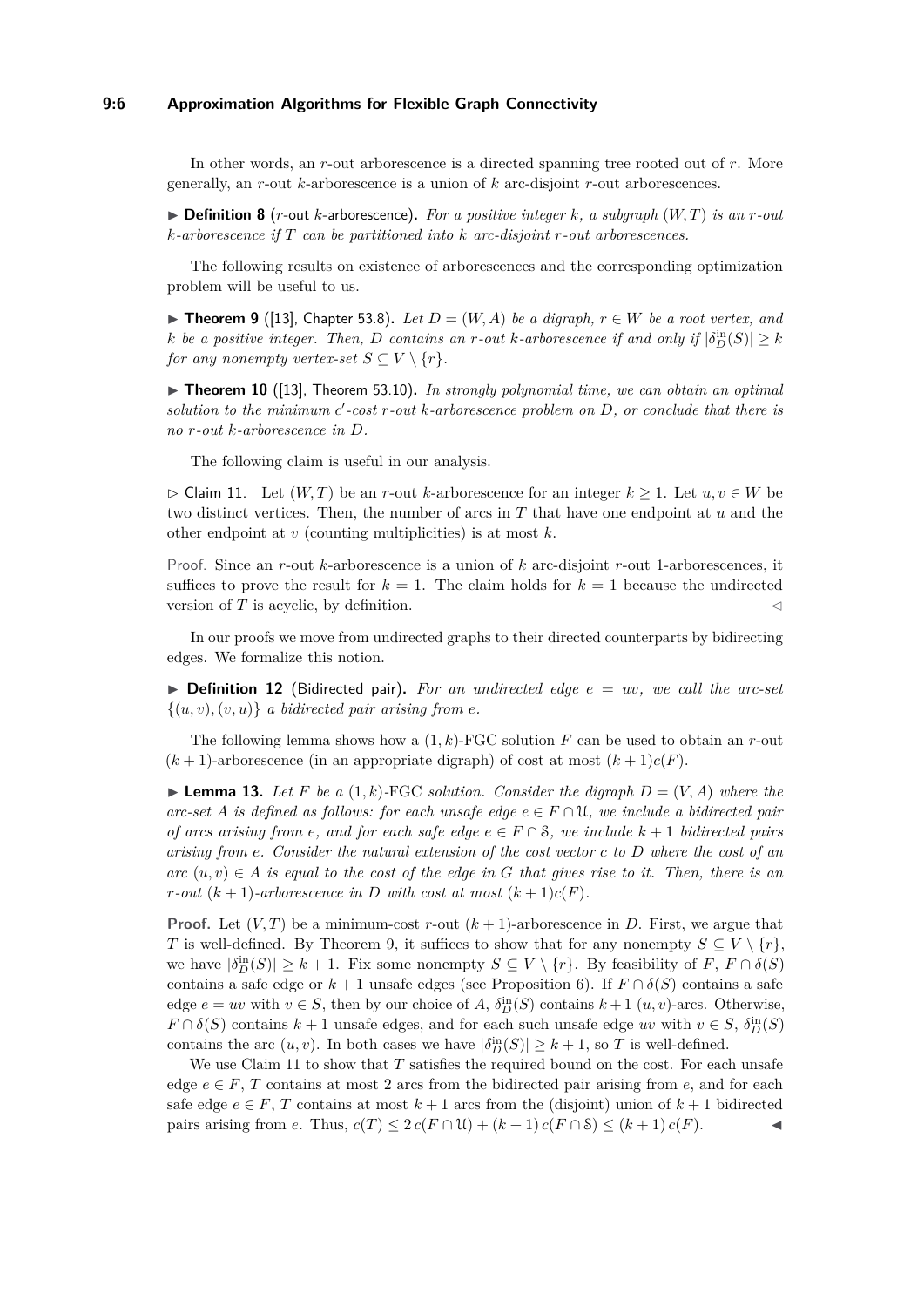Lemma [13](#page-5-2) naturally suggests a reduction from (1*, k*)-FGC to the minimum-cost *r*-out  $(k+1)$ -arborescence problem. We prove the main theorem of this section.

**Proof of Theorem [2.](#page-3-1)** Fix some vertex  $r \in V$  as the root vertex. Consider the digraph  $D = (V, A)$  obtained from *G* as follows: for each unsafe edge  $e \in \mathcal{U}$ , we include a bidirected pair arising from *e*, and for each safe edge  $e \in \mathcal{S}$ , we include  $k + 1$  bidirected pairs arising from *e*. For each edge  $e \in E$ , let  $R(e)$  denote the multi-set of all arcs in *D* that arise from  $e \in E$ . For any edge  $e \in E$  (that could be one of the copies of a multiedge) and each of the corresponding arcs  $\vec{e} \in R(e)$ , we define  $c_{\vec{e}} := c_e$ . Let  $(V, T)$  denote a minimum *c*-cost *r*-out  $(k+1)$ -arborescence in *D*. By Lemma [13,](#page-5-2)  $c(T) \leq (k+1)c(F^*)$ , where  $F^*$  denotes an optimal  $(1, k)$ -FGC solution to the given instance.

We finish the proof by arguing that *T* induces a  $(1, k)$ -FGC solution *F* with cost at most *c*(*T*). Let  $F := \{e \in E : R(e) \cap T \neq \emptyset\}$ . By definition of *F* and our choice of arc-costs in *D*, we have  $c(F) \leq c(T)$ . It remains to show that *F* is feasible for  $(1, k)$ -FGC. Consider a nonempty set  $S \subseteq V \setminus \{r\}$ . Since *T* is an *r*-out  $(k+1)$ -arborescence, by Theorem [9](#page-5-0) we have  $|\delta_T^{\text{in}}(S)| \geq k+1$ . If  $\delta_T^{\text{in}}(S)$  contains a safe arc (i.e., an arc that arises from a safe edge), then that safe edge belongs to  $F \cap \delta(S)$ . Otherwise,  $\delta_T^{\text{in}}(S)$  contains some  $k+1$  unsafe arcs (that arise from unsafe edges). Since both orientations of an edge cannot appear in  $\delta_D^{\text{in}}(S)$ , we get that  $|F \cap \mathcal{U} \cap \delta(S)| \geq k+1$ . By Proposition [6,](#page-4-1) *F* is a feasible solution for the given instance of  $(1, k)$ -FGC with  $c(F) \leq (k+1)$ OPT.

## <span id="page-6-0"></span>**3 Unweighted FGC**

Consider the unweighted version of FGC where each edge has unit cost, i.e.,  $c_e = 1$  for all  $e \in$ *E*. We present a  $\frac{16}{11}$ -approximation algorithm (see Theorem [3\)](#page-3-3); to the best of our knowledge, this is the first result that provides a better than  $\frac{3}{2}$  approximation for unweighted FGC. Adjiashvili et al. [\[2\]](#page-12-1) gave an  $\left(\frac{\alpha}{2} + 1\right)$ -approximation algorithm for unweighted FGC, assuming the existence of an *α*-approximation algorithm for the unweighted 2ECSS problem: this implies a  $\frac{5}{3}$ -approximation algorithm for unweighted FGC by using the result of Sebö and Vygen [\[14\]](#page-13-11). The algorithm in [\[2\]](#page-12-1) starts with a maximal forest of safe edges in the graph. At the end of this section, we give an example showing that no such algorithm can obtain an approximation factor better than  $\frac{3}{2}$ . Our main result in this section is the following.

<span id="page-6-1"></span>▶ **Theorem 14.** *Suppose that there is an α-approximation algorithm for the unweighted*  $2 \text{ECSS problem.}$  *Then, there is a*  $\frac{4\alpha}{2\alpha+1}$ -approximation algorithm for unweighted FGC.

Theorem [3](#page-3-3) follows from the above theorem by using the  $\frac{4}{3}$ -approximation algorithm of Sebö and Vygen [\[14\]](#page-13-11) for the unweighted 2ECSS problem. Before delving into the proof of Theorem [14,](#page-6-1) we introduce some basic results on *W*-joins, which will be useful in our algorithm and its analysis. Let  $G' = (V', E')$  be an undirected multigraph with no self-loops and let  ${c'_e}_{e \in E'}$  be nonnegative costs on the edges.

▶ **Definition 15** (*W*-join). Let  $W ⊆ V'$  be a subset of vertices with |W| even. A subset *J* ⊆ *E*′ *of edges is called a W-join if W is equal to the set of vertices of odd degree in the*  $subgraph (V', J)$ .

The following classical result on finding a minimum-cost *W*-join is due to Edmonds.

<span id="page-6-2"></span>▶ **Theorem 16** ([\[13\]](#page-13-9), Theorem 29.1)**.** *In strongly polynomial time, we can obtain a minimum c* ′ *-cost W-join, or conclude that there is no W-join in G*′ *.*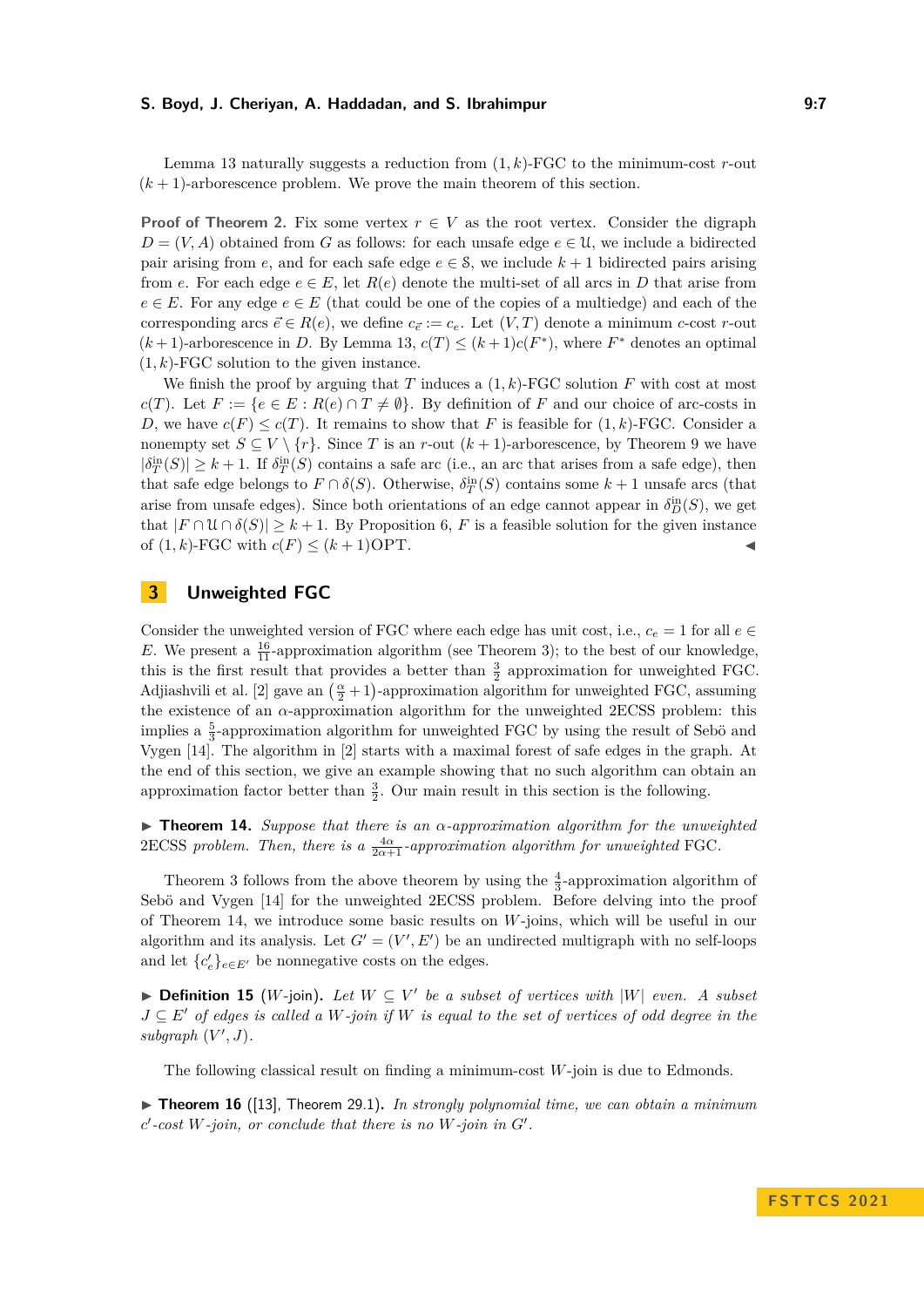#### **9:8 Approximation Algorithms for Flexible Graph Connectivity**

The *W*-join polytope is the convex hull of the incidence vectors of *W*-joins. Its dominant has a simple linear description.

<span id="page-7-0"></span>▶ **Theorem 17** ([\[13\]](#page-13-9), Corollary 29.2b)**.** *The dominant of the W-join polytope is given by*  $\{x \in \mathbb{R}^{E'}_{\geq 0} : x(\delta_{G'}(S)) \geq 1 \forall S \subsetneq V' \text{ s.t. } |S \cap W| \text{ odd}\}.$ 

Consider an instance of unweighted FGC consisting of a multigraph  $G = (V, E = \mathcal{S} \cup \mathcal{U})$ with a specified partition of *E* into safe and unsafe edges. We will assume that *G* is connected and has no unsafe bridges, since otherwise the instance is infeasible. Let  $F^*$  denote an optimal solution. Suppose that we have access to an *α*-approximation algorithm for the 2ECSS problem. We give two algorithms for obtaining two candidate solutions to the given instance. We then argue that the cheaper of these two solutions is a  $\frac{4\alpha}{2\alpha+1}$ -approximate solution.

**Join-based Algorithm for Unweighted FGC.** Let *T* be a spanning tree in *G* that maximizes the number of safe edges. If  $|T \cap S| = |V| - 1$ , then *T* is an optimal FGC solution for the given instance, and we are done. Otherwise, let  $T' := T \cap \mathcal{U}$  be the (nonempty) collection of unsafe edges in *T*. Let  $G' = (V', E')$  denote the graph obtained from *G* by contracting (safe) edges in  $T \setminus T'$ . We remove all self-loops from  $G'$ , but retain parallel edges that arise due to edge contractions. Note that all edges in  $E'$  are unsafe and  $T'$  is a spanning tree of  $G'$ . Let *W*<sup> $\prime$ </sup> denote the (nonempty) set of odd degree vertices in the subgraph  $(V', T')$ . Let  $J' \subseteq E'$ be a minimum-cardinality  $W'$ -join in  $G'$ , which we can compute in polynomial time by using Theorem [16.](#page-6-2) By our choice, the subgraph  $(V', T' \sqcup J')$  is connected and Eulerian, so it is 2-edge connected in *G*'. Consider the multiset  $F_1 = T \sqcup J'$  consisting of edges in *E*; if an edge  $e$  appears in both  $T'$  and  $J'$ , then we include two copies of  $e$  in  $F_1$ .

If  $F_1$  contains at most one copy of each edge in  $E$ , then  $F_1$  is FGC-feasible. Otherwise, we modify  $F_1$  to get rid of all duplicates without increasing  $|F_1|$ . Consider an unsafe edge  $e \in E'$  that appears twice in  $F_1$ , i.e., *e* belongs to both  $T'$  and  $J'$ . We remove a copy of *e* from *F*1. If this does not violate FGC-feasibility, then we take no further action. Otherwise, the second copy of  $e$  in  $F_1$  is an unsafe bridge in  $(V, F_1)$  that induces a cut *S* in *G*. By our assumption that *G* has no unsafe bridges, there is another edge  $e' \in E$  that is in  $\delta(S)$  but not in  $F_1$ . We include  $e'$  in  $F_1$ . This finishes the description of our first algorithm.

At the end of the de-duplication step, *F*<sup>1</sup> is FGC-feasible and it contains at most one copy of any edge  $e \in E$ . It is also clear that  $|F_1| \leq |T| + |J'|$ . The following claim gives a bound on the quality of our first solution.

<span id="page-7-1"></span> $\triangleright$  Claim 18. We have  $|J'| \leq \frac{1}{2}|F^* \cap \mathcal{U}|$ . Hence,  $|F_1| \leq |F^* \cap \mathcal{S}| + \frac{3}{2}|F^* \cap \mathcal{U}|$ .

Proof. We prove the claim by constructing a fractional W'-join of small size. Recall that we chose *T* so that  $T \setminus T'$  is a maximal safe forest in *G*, and we obtained *G'* by contracting connected components in  $(V, T \setminus T')$ . By our assumption that *G* has no unsafe bridges, we have that *G*' is 2-edge connected and consists of only unsafe edges. Let  $B := F^* \cap E'$  denote the set of unsafe edges in the optimal solution  $F^*$  that also belong to  $G'$ . Consider the vector  $z := \frac{1}{2}\chi^B$  where  $\chi^B \in [0,1]^{E'}$  is the incidence vector of *B* in *G*'. Let *S*' be an arbitrary cut in  $G'$  and let  $S$  be the unique cut in  $G$  that gives rise to  $S'$  when we contract (safe) edges in *T* \ *T'*. Since  $F^*$  is FGC-feasible and there are no safe edges in  $\delta_G(S)$ , we must have  $|B \cap \delta_{G'}(S')| \geq 2$ . Consequently,  $z(\delta_{G'}(S')) = \frac{1}{2}|B \cap \delta_{G'}(S')| \geq 1$ . By Theorem [17,](#page-7-0) *z* lies in the dominant of the W'-join polytope, i.e.,  $z$  dominates a fractional W'-join. Since  $J'$  is a min-cardinality  $W'$ -join,  $|J'| \leq \mathbf{1}^T z \leq \frac{1}{2}|F^* \cap \mathcal{U}|$ . We bound the size of  $F_1$  by using the trivial bound  $|T| \leq |F^*|$ :

$$
|F_1| \le |F^*| + |J'| \le |F^* \cap \mathcal{S}| + \frac{3}{2}|F^* \cap \mathcal{U}|.
$$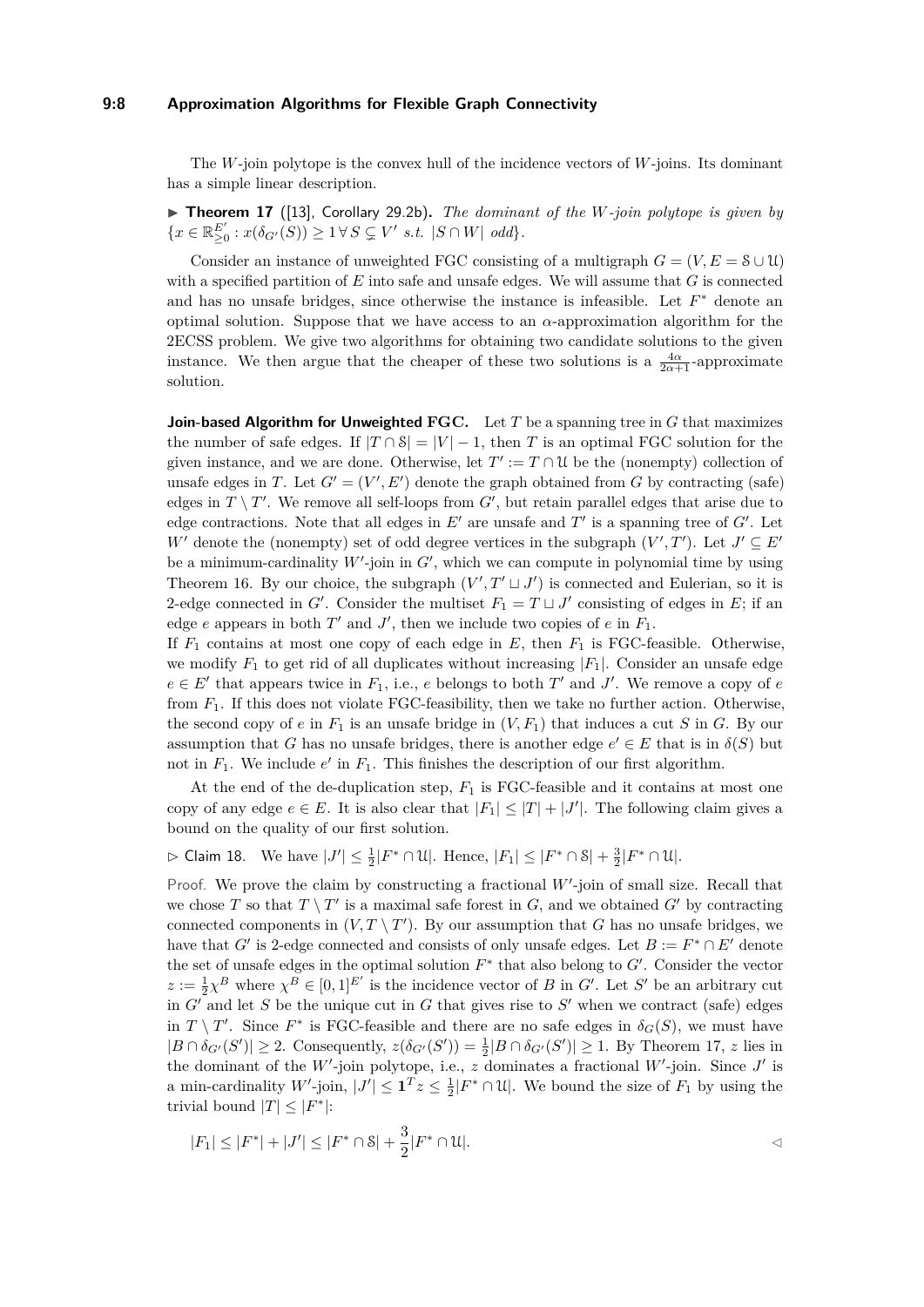The above claim shows that the size of  $F_1$  can be charged to a certain combination of the number of safe and unsafe edges in  $F^*$ . Our second algorithm uses the  $\alpha$ -approximation for the 2ECSS problem as a subroutine. The solution returned by this algorithm has the property that its size complements that of *F*1.

**2ECSS-based Algorithm for Unweighted FGC.** Consider the multigraph *G*′′ obtained from  $G$  by duplicating every safe edge in  $E$ . Similarly, let  $F''$  be the multiedge-set obtained from  $F^*$  by duplicating every safe edge in  $F^*$ . Clearly,  $(V, F'')$  is a 2-edge connected subgraph of  $G''$  consisting of  $2|F^* \cap \mathcal{S}| + |F^* \cap \mathcal{U}|$  edges. Let  $F_2$  be the output of running the *α*-approximation algorithm for the unweighted 2ECSS problem on *G*′′. Since *F*<sup>2</sup> is 2-edge connected and only safe edges can appear more than once in  $F_2$  (because  $G''$  only has duplicates of safe edges), we can drop the extra copy of all safe edges while maintaining FGC-feasibility in *G*. This finishes the description of our second algorithm.

The following claim is immediate.

<span id="page-8-0"></span> $\rhd$  Claim 19. We have  $|F_2| \leq 2\alpha |F^* \cap \mathcal{S}| + \alpha |F^* \cap \mathcal{U}|.$ 

We end this section with the proof of our main result on unweighted FGC.

**Proof of Theorem [14.](#page-6-1)** Given an instance of unweighted FGC, we compute two candidate solutions  $F_1$  and  $F_2$  as given by the two algorithms described above. The solution  $F_1$  can be computed using algorithms for the MST problem and the minimum-weight *W*′ -join problem, followed by basic graph operations. The solution  $F_2$  can be computed using the given *α*-approximation algorithm for the 2ECSS problem. We show that the smaller of  $F_1$  and  $F_2$  is a  $\frac{4\alpha}{2\alpha+1}$ -approximate solution for the given unweighted FGC-instance. By Claims [18](#page-7-1) and [19:](#page-8-0)

$$
\min(|F_1|, |F_2|) \le \frac{2\alpha}{2\alpha + 1}|F_1| + \frac{1}{2\alpha + 1}|F_2| = \frac{4\alpha}{2\alpha + 1}|F^*|
$$

<span id="page-8-1"></span>As mentioned earlier, we have an example (see Figure [1](#page-8-1) below) such that any algorithm for unweighted FGC that starts with a maximal forest on safe edges achieves an approximation guarantee of  $\frac{3}{2}$  or more.



**Figure 1** In this instance we have a graph on 2*n* vertices. The set of unsafe edges, shown using solid lines, forms a Hamiltonian cycle. For each  $i = 1, \ldots, n-1$ , there is a safe edge, shown using a thick dashed line, between  $v_{2i}$  and  $v_{2n}$ . The solution consisting of all unsafe edges is feasible, and any feasible solution must contain all unsafe edges, so  $\text{OPT} = 2n$ . Any feasible solution that contains a maximal forest on safe edges has size at least 3*n* − 1.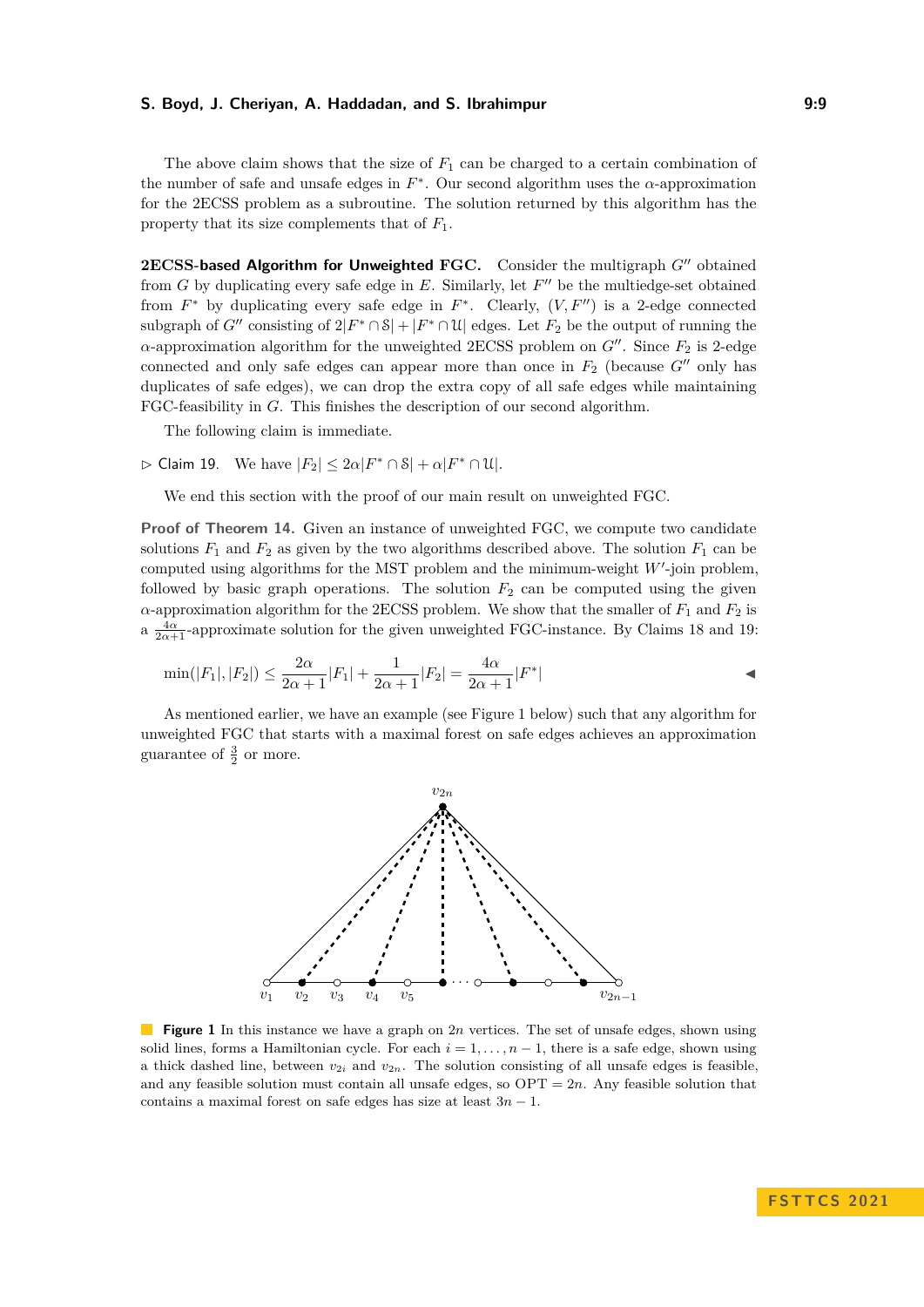## **9:10 Approximation Algorithms for Flexible Graph Connectivity**

## <span id="page-9-0"></span>**4 A 4-Approximation Algorithm for (***k,* **1)-FGC**

Our main result in this section is a 4-approximation algorithm for (*k,* 1)-FGC (Theorem [4\)](#page-3-2). Recall that in an instance of  $(k, 1)$ -FGC, we have a multigraph  $G = (V, E = \mathcal{S} \cup \mathcal{U})$  with a partition of the edge-set into safe and unsafe edges, nonnegative edge-costs  ${c_e}_{e \in E}$ , and a positive integer *k*. The objective is to find a minimum-cost subgraph that remains *k*-edge connected against the failure of any one unsafe edge. We remark that for the  $k = 1$  case, Theorem [1](#page-3-0) yields a better approximation guarantee than Theorem [4.](#page-3-2) Let *F* <sup>∗</sup> denote an optimal solution to the given instance. The following characterization of (*k,* 1)-FGC solutions is straightforward.

<span id="page-9-1"></span>▶ **Proposition 20.** *F* is feasible for  $(k,1)$ -FGC if and only if for all nonempty  $S \subseteq V$ , the  $edge-set \ F \cap \delta(S)$  *contains k safe edges or*  $k + 1$  *edges.* 

The above proposition suggests a two-stage strategy for  $(k, 1)$ -FGC. Suppose that in the first stage we compute a cheap *k*-edge connected spanning subgraph  $H_1 = (V, F_1)$  of *G* without making any distinction between safe and unsafe edges. For any nonempty cut  $S \subsetneq V$ , we have  $\delta_{H_1}(S) \geq k$ , so by Proposition [20,](#page-9-1) the only hindrance to the  $(k, 1)$ -FGC feasibility of  $F_1$  are *k*-cuts in  $H_1$  that contain at least one unsafe edge. We call such cuts *deficient*. The subproblem remaining for the second stage is an augmentation problem for these *deficient* cuts, which is special case of the (minimum-cost) *f*-connectivity problem.

In the *f*-connectivity problem we have an undirected multigraph  $G' = (V', E')$ , nonnegative edge-costs  ${c'_e}_{e \in E'}$ , and a cut-requirement function  $f: 2^{V'} \to {0, 1}$  satisfying  $f(\emptyset) = f(V) = 0$ . We assume access to *f* via a value oracle that takes as input a vertex-set *S* ⊆ *V* and outputs *f*(*S*). An edge-set *F* ⊆ *E'* is feasible for the *f*-connectivity problem if  $|F \cap \delta_{G'}(S)| \ge f(S)$  for every  $S \subseteq V'$ . In other words, F is feasible if and only if for every cut *S* with  $f(S) = 1$  there is at least one *F*-edge in this cut. The objective is to find a feasible  $F \subseteq E'$  that minimizes  $c(F)$ . The *f*-connectivity problem can be modeled as an integer program whose linear relaxation  $(P)$  is stated below. For each edge  $e \in E'$  the LP has a nonnegative variable  $x_e$  that models the extent to which the edge  $e$  is picked by the solution.

<span id="page-9-2"></span>
$$
\min \sum_{e \in E'} c'_e x_e
$$
\n
$$
\text{subject to } x(\delta_{G'}(S)) \ge 1 \qquad \forall S \subseteq V' \text{ s.t. } f(S) = 1
$$
\n
$$
x_e \ge 0 \qquad \forall e \in E'.
$$
\n
$$
(P)
$$

The *f*-connectivity problem has received a lot of attention in Combinatorial Optimization since it captures many well-known network design problems. In particular, it captures the generalized Steiner network problem. Williamson et al. [\[17\]](#page-13-10) gave a primal-dual framework to obtain approximation algorithms for the *f*-connectivity problems when *f* is a proper function, and more generally, when *f* is an uncrossable function (also see the book chapter by Geomans and Williamson [\[7\]](#page-13-12) for an excellent survey on primal-dual algorithms for network design problems).

<span id="page-9-3"></span>▶ **Definition 21** (Uncrossable function). *A function f* :  $2^{V'}$  → {0,1} *is called uncrossable if*  $f(V') = 0$  *and*  $f$  *satisfies the following two conditions:* 

- (i) *f is symmetric, i.e.,*  $f(S) = f(V' \setminus S)$  *for all*  $S \subseteq V'$ ;
- (ii) *for any two sets*  $A, B \subseteq V'$  *with*  $f(A) = f(B) = 1$ *, either*  $f(A \cap B) = f(A \cup B) = 1$  *or*  $f(A \setminus B) = f(B \setminus A) = 1$  *holds.*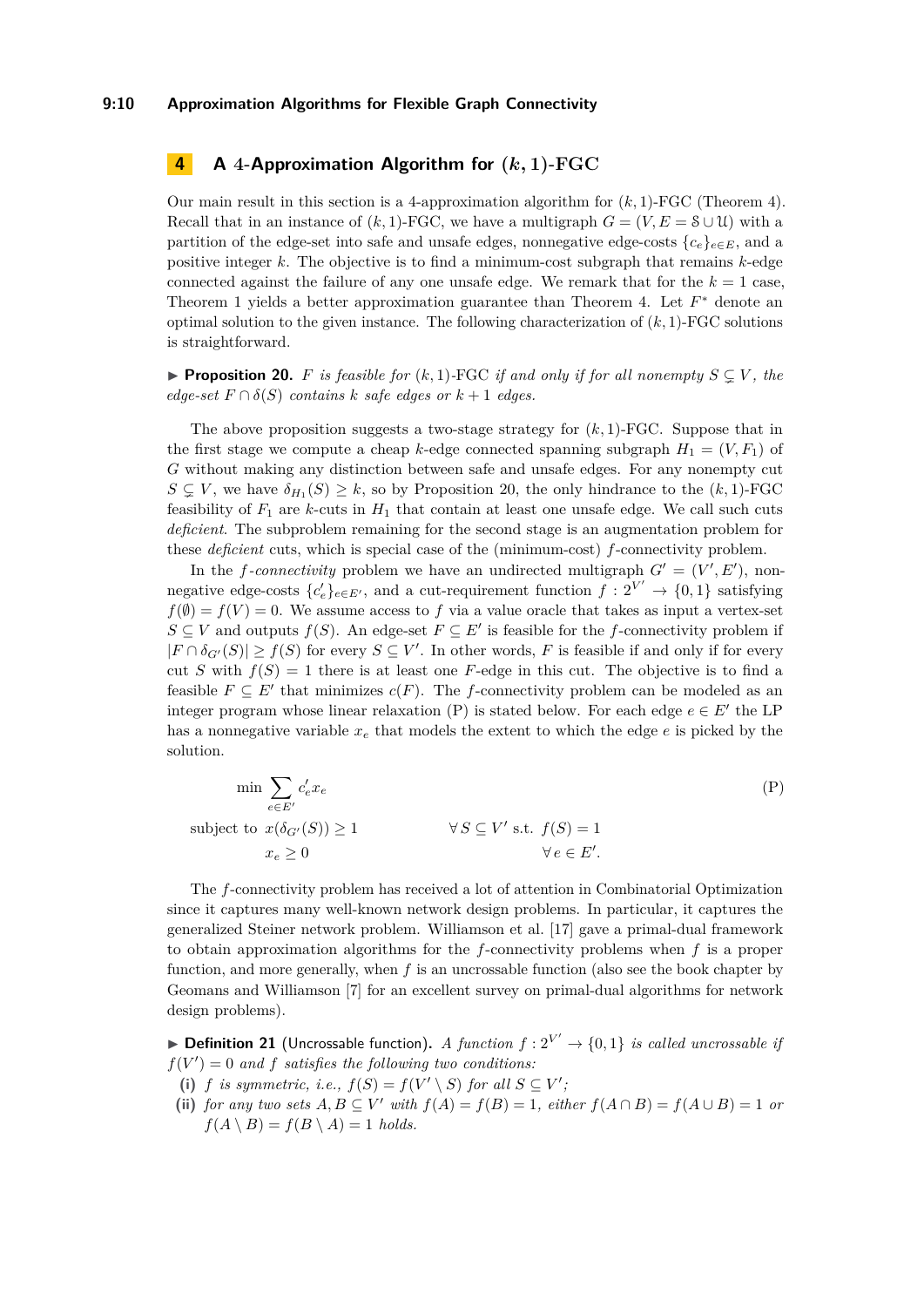Under the assumption that *minimal violated sets* can be computed efficiently throughout the algorithm, the primal-dual algorithm of [\[17\]](#page-13-10) gives a 2-approximation for the *f*-connectivity problem with an uncrossable function *f*. There is no explicit result in [\[17\]](#page-13-10) that can be quoted verbatim and applied for our purposes, so we reference the most relevant lemma from their work.

▶ **Definition 22** (Minimal violated sets). Let  $f : 2^{V'} \rightarrow \{0, 1\}$  be a cut-requirement function *and*  $F ⊆ E'$  *be an edge-set.* A vertex-set  $S ⊆ V'$  *is said to be violated, w.r.t.*  $f$  *and*  $F$ *, if*  $f(S) = 1$  *and*  $F \cap \delta_{G'}(S) = \emptyset$ *. We say that S is a minimal violated set if S is inclusion-wise minimal among all violated sets.*

<span id="page-10-0"></span>▶ **Theorem 23** ([\[17\]](#page-13-10), Lemma 2.1). Let  $f : 2^{V'} \rightarrow \{0, 1\}$  be an uncrossable function that is *given via a value oracle. Suppose that for any*  $F \subseteq E'$  *we can compute all minimal violated sets (w.r.t. f and F) in polynomial time. We can compute a* 2*-approximate solution to the f-connectivity problem in polynomial time.*

We now describe a two-stage algorithm that produces a 4-approximate (*k,* 1)-FGC solution in polynomial time, thereby proving Theorem [4.](#page-3-2)

**Description of Our 4-Approximation Algorithm for (***k,* **1)-FGC.** Our algorithm runs in two stages. In the first stage, we compute a 2-approximate *k*-edge connected spanning subgraph  $H_1 = (V, F_1)$  of *G* without making any distinction between safe and unsafe edges; since  $F^*$ is *k*-edge connected, the *k*-ECSS instance is feasible. This can be done using Jain's iterative rounding algorithm [\[8\]](#page-13-4). Next, we compute the collection  $\mathcal{C} = \{S \subseteq V : |\delta(S) \cap F_1| = k\}$ of all (minimum) *k*-cuts in  $H_1$ . Consider the cut-requirement function  $f: 2^V \to \{0,1\}$ where  $f(S)$  is 1 if and only if  $S \in \mathcal{C}$  and  $F_1 \cap \delta(S) \cap \mathcal{U} \neq \emptyset$ . Consider an instance of the *f*-connectivity problem for the graph  $G' := G - F_1$  with edge-costs  $\{c_e\}_{e \in E \setminus F_1}$ ; note that  $F^* \setminus F_1$  is feasible to this *f*-connectivity instance. In the second stage, we use Theorem [23](#page-10-0) to compute a 2-approximate solution  $F_2 \subseteq E \setminus F_1$  for this *f*-connectivity instance. We return the solution  $F = F_1 \sqcup F_2$ .

To prove Theorem [4,](#page-3-2) we need to argue the following: (i)  $f$  is uncrossable; (ii) we can compute minimal violated sets (w.r.t *f* and any  $F' \subseteq E \setminus F_1$ ) in polynomial time; (iii) *F* is a feasible  $(k, 1)$ -FGC solution; (iv)  $c(F) \leq 4c(F^*)$ ; (v) the whole algorithm runs in polynomial time. We defer the proofs of (i) and (ii) to the end of this section. Assuming that they are true, (v) follows from Theorem [23.](#page-10-0) The following lemma covers (iii) and (iv).

▶ **Lemma 24.** *The edge-set F is feasible for*  $(k, 1)$ -FGC *and satisfies*  $c(F) ≤ 4c(F^*)$ *.* 

**Proof.** We first argue that *F* is feasible. Since  $F_1$  and  $F_2$  are edge-disjoint, *F* is a subgraph of *G*. We use the characterization of feasible solutions given by Proposition [20.](#page-9-1) Let  $S \subsetneq V$  be an arbitrary nonempty cut. Since  $H_1 = (V, F_1)$  is a *k*-edge connected subgraph of *G*, we have  $|F_1 \cap \delta(S)| \geq k$ . If  $|F_1 \cap \delta(S)| \geq k+1$ , then  $|F \cap \delta(S)| \geq k+1$ , and we are done. Otherwise, *S* is a *k*-cut in *H*<sub>1</sub>, i.e., *S* ∈ C. If *F*<sub>1</sub> ∩  $\delta(S)$  contains only safe edges, then *F* ∩  $\delta(S)$  contains *k* safe edges, and we are done. Otherwise, by definition,  $f(S) = 1$ . Next, by feasibility of  $F_2$ for *f*-connectivity, we have  $F_2 \cap \delta(S) \neq \emptyset$ . So,  $|F \cap \delta(S)| = |F_1 \cap \delta(S)| + |F_2 \cap \delta(S)| \geq k + 1$ , and we are done.

We show that *F* is 4-approximate by arguing that  $c(F_1)$  and  $c(F_2)$  are bounded by  $2c(F^*)$ . The bound on  $c(F_1)$  is immediate from the fact that  $F^*$  is feasible for the *k*-ECSS instance considered in Stage 1. Next, by feasibility of  $F^* \setminus F_1$  for the *f*-connectivity instance, we have  $c(F_2) \leq 2c(F^* \setminus F_1) \leq 2c(F^*)$ , so we are done.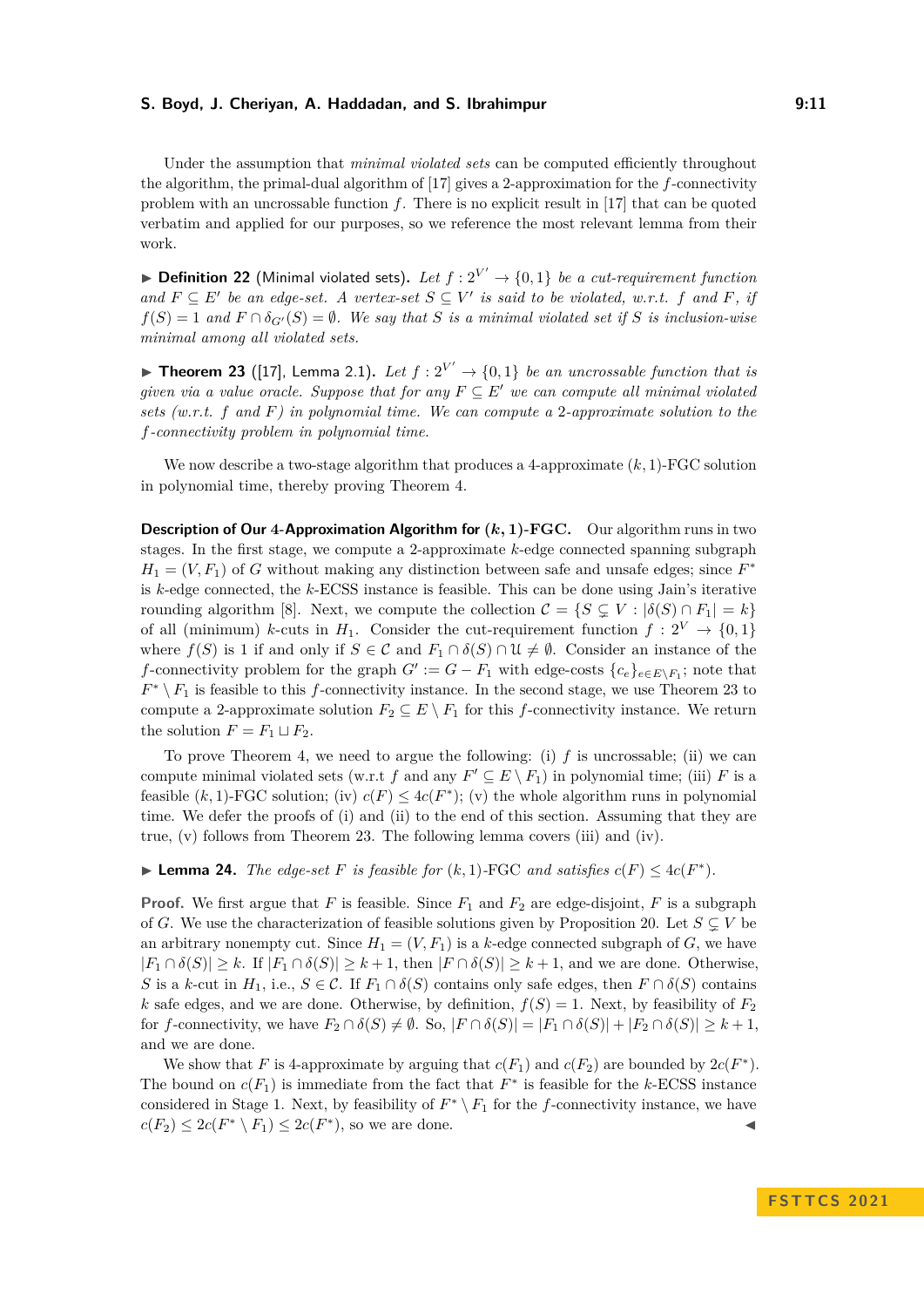## **9:12 Approximation Algorithms for Flexible Graph Connectivity**

 $\triangleright$  Claim 25. For any  $F' \subseteq E \setminus F_1$ , we can compute all minimal violated sets w.r.t. *f* and *F'*. Proof. Since a graph on *n* vertices has at most  $O(n^2)$  min-cuts [\[9\]](#page-13-5), we have  $|C| = O(|V|^2)$ . Using standard network flow algorithms, we can compute  $\mathcal C$  in polynomial time (for instance, see [\[4\]](#page-13-13)). Since we have explicit access to C, we have a value oracle for f. Fix some  $F \subseteq E \backslash F_1$ . Any violated set must have  $f(S) = 1$ , so there are at most  $|\mathcal{C}|$  many violated sets. We can exhaustively go through all violated sets and find the minimal elements.  $\lhd$ 

Lastly, we show that *f* is uncrossable.

#### ▶ **Lemma 26.** *f is uncrossable.*

**Proof.** We check if the two properties of an uncrossable function hold for *f* (recall Defin-ition [21\)](#page-9-3);  $f(V) = 0$  is trivial. Symmetry of f follows from symmetry of cuts in undirected graphs. To check the second property, consider nonempty  $A, B \subseteq V$  satisfying  $f(A) = f(B) = 1$ . By definition of *f*, in the subgraph  $H_1 = (V, F_1)$ , both *A* and *B* are (minimum) *k*-cuts with at least one unsafe edge on their respective boundaries. Let *e*<sup>1</sup> be an unsafe edge in  $\delta_{H_1}(A)$  and let  $e_2$  be an unsafe edge in  $\delta_{H_1}(B)$ . Let  $r \in V$  be an arbitrary vertex. By symmetry of the cut function, we may assume without loss of generality that  $r \notin A \cup B$ . If  $A \cap B = \emptyset$ , then  $f(A \setminus B) = f(B \setminus A) = 1$ , so we are done. If *A* ⊆ *B* or *A* ≥ *B*, then  $f(A \cap B) = f(A \cup B) = 1$ , so we are done. Thus, we may assume that  $A \cap B$ ,  $V \setminus (A \cup B)$ ,  $A \setminus B$ ,  $B \setminus A$  are all nonempty. By submodularity of the function  $d(S) := |\delta_{H_1}(S)|$ , we get:

<span id="page-11-1"></span>
$$
|\delta_{H_1}(A \cap B)| = |\delta_{H_1}(A \cup B)| = |\delta_{H_1}(A \setminus B)| = |\delta_{H_1}(B \setminus A)| = k.
$$
\n<sup>(1)</sup>

Furthermore, we also have:

$$
F_1 \cap E(A \setminus B, B \setminus A) = \emptyset \quad \text{and} \quad F_1 \cap E(A \cap B, V \setminus (A \cup B)) = \emptyset,
$$
\n<sup>(2)</sup>

where  $E(S, T)$  denotes the set of edges in  $G$  with one endpoint in  $S$  and the other endpoint in *T*. We finish the proof by doing a case analysis on  $e_1$  and  $e_2$ . By [\(2\)](#page-11-1), exactly one of the following happens: (i)  $e_1 \in E(A \setminus B, V \setminus (A \cup B))$ ; or (ii)  $e_1 \in E(A \cap B, B \setminus A)$ . If (i) happens, then  $f(A \setminus B) = f(A \cup B) = 1$ . Otherwise,  $f(A \cap B) = f(B \setminus A) = 1$ . We do a similar analysis on *e*<sub>2</sub>. Exactly one of the following happens: (a)  $e_2 \in E(B \setminus A, V \setminus (A \cup B))$ ; or (b)  $e_2 \in E(A \cap B, A \setminus B)$ . If (a) happens, then  $f(B \setminus A) = f(A \cup B) = 1$ . Otherwise,  $f(A \cap B) = f(A \setminus B) = 1$ . It is easy to verify that for each of the four combinations, we either have  $f(A \cap B) = f(A \cup B) = 1$  or we have  $f(A \setminus B) = f(B \setminus A) = 1$ .

## <span id="page-11-0"></span>**5 The Capacitated** *k***-Connected Subgraph Problem**

In this section we consider the Cap-*k*-ECSS problem. We are given a multigraph  $G = (V, E)$ , nonnegative integer edge-capacities  $\{u_e\}_e$ , nonnegative edge-costs  $\{c_e\}_e$ , and a positive integer *k*. Our goal is to find a spanning subgraph  $H = (V, F)$  such that for all nonempty sets  $R \subsetneq V$  we have  $\sum_{e \in \delta(R) \cap F} u_e \geq k$ , and the cost  $c(F)$  is minimized.

Given an instance of the Cap-*k*-ECSS problem, we may assume without loss of generality that  $u_e \in \{1, \ldots, k\}$  for all  $e \in E$  (we can drop edges with zero capacity and replace edge-capacities  $\geq k+1$  by k). We also assume that the instance is feasible. This can be verified in polynomial time by checking if *G* has any cut with capacity less than *k*. Let  $u_{max} = \max_{e \in E} u_e$  denote the maximum capacity of an edge in *G*. Our main result in this section is a  $\min(k, 2u_{max})$ -approximation algorithm for the Cap- $k$ -ECSS problem (Theorem [5\)](#page-4-0); our algorithm is based on a reduction to the min-cost *k* arborescence problem.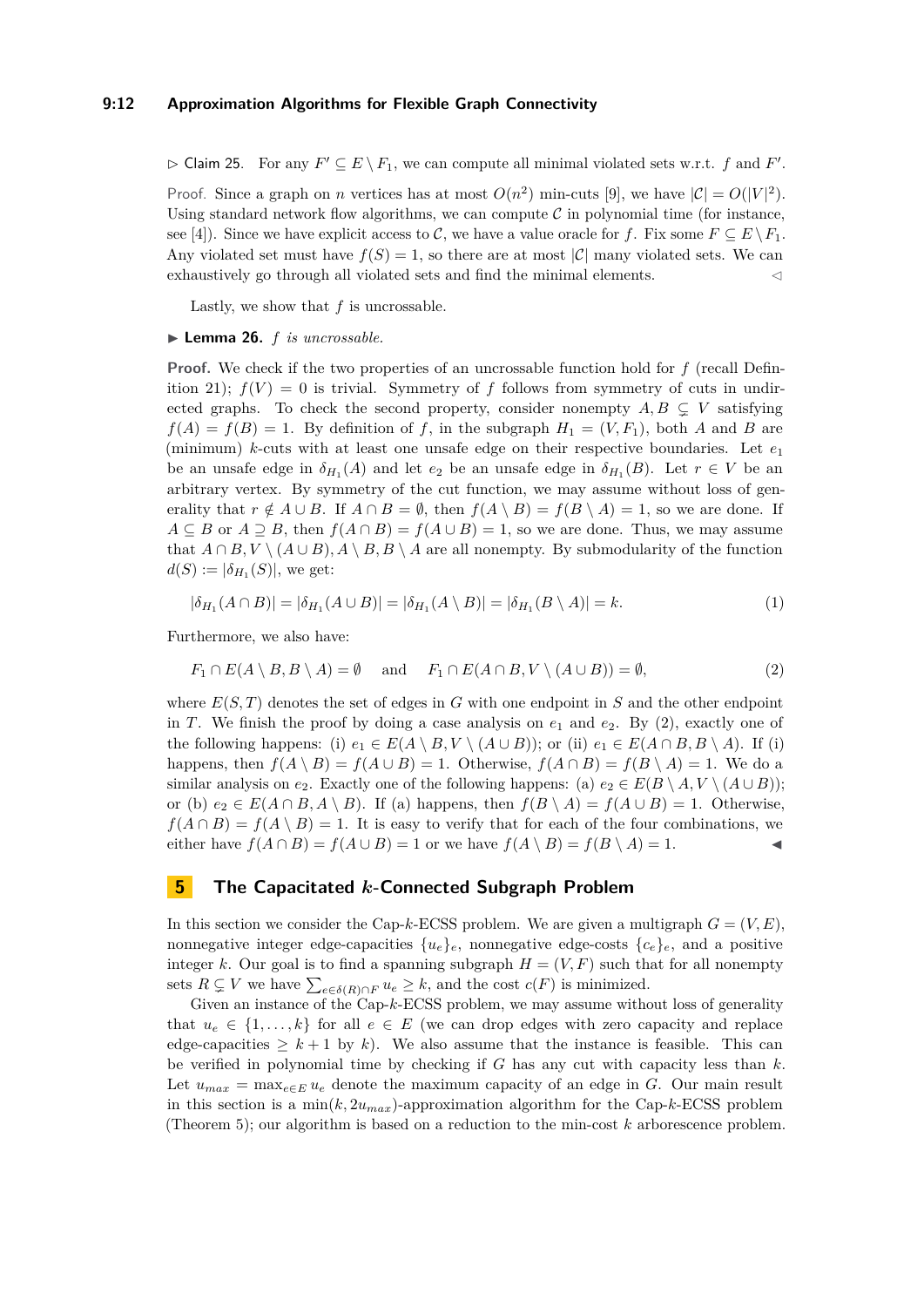#### **Description of Our Algorithm for the Cap-***k***-ECSS Problem**

Let  $D = (V, A)$  be the directed graph obtained from *G* by replacing every edge  $xy \in E$  by  $u_{xy}$ pairs of bidirected arcs  $(x, y)$ *,* $(y, x)$ *,* each with the same cost as the edge xy (thus, each edge *e* in *G* has  $2u_e$  corresponding arcs in *D*, each of cost  $c_e$ ). Designate an arbitrary vertex  $r \in V$ as the root. By feasibility of the Cap-*k*-ECSS instance, we know that *D* contains an *r*-out  $k$ -arborescence (see Theorem [9\)](#page-5-0). We use Theorem [10](#page-5-3) on  $(D, c)$  to obtain a minimum-cost *r*-out *k*-arborescence *T*<sup>'</sup> in polynomial time. Let *F*<sup>'</sup> be the set of all edges  $e \in E$  for which at least one of the corresponding  $2u_e$  arcs in *D* appears in the optimal *r*-out *k*-arborescence *T'*.

<span id="page-12-3"></span>▶ **Lemma 27.** *The edge-set*  $F'$  *obtained by the above algorithm is feasible for the given* Cap<sub>*-k*</sub>-ECSS *instance and it has cost at most*  $c(T')$ *.* 

**Proof.** Let  $R \subsetneq V \setminus \{r\}$  be an arbitrary nonempty vertex-set that excludes the root vertex *r*. Since *T*' contains *k* arc-disjoint *r*-out arborescences,  $|\delta_{T'}^{\text{in}}(R)| \geq k$ . For each edge  $e \in E$ , at most  $u_e$  of the corresponding arcs in *D* can appear in the set of *T*'-arcs entering *R*. Thus,  $\sum_{e \in \delta(R) \cap F'} u_e \geq |\delta^{\text{in}}_{T'}(R)| \geq k$ , and  $F'$  is a feasible solution for the Cap-*k*-ECSS instance, as required. For any edge  $e \in E$ , we only include a single copy of  $e$  in  $F'$  whenever any of the corresponding  $2u_e$  arcs appear in  $T'$ , so we have  $c(F') \leq c(T')$  $\blacksquare$ ).

We now prove Theorem [5](#page-4-0) by showing that  $F'$  is the desired  $\min(k, 2u_{max})$ -approximate solution.

**Proof of Theorem [5.](#page-4-0)** Let  $(G(V, E), u, c, k)$  be a feasible instance of the Cap-*k*-ECSS problem. Let  $D = (V, A)$  be the digraph and T' be the r-out *k*-arborescence as constructed by our algorithm. Let  $F^*$  be an optimal solution to the Cap-k-ECSS instance, and let  $D^* = (V, A^*)$ be the digraph obtained from  $(V, F^*)$  by replacing every edge  $xy \in F^*$  by  $u_{xy}$  pairs of bidirected arcs  $(x, y)$ ,  $(y, x)$  each with the same cost as edge xy. Let  $r \in V$  be the root vertex fixed by the algorithm. By feasibility of  $F^*$  (for the Cap- $k$ -ECSS instance), we know that *D*<sup>∗</sup> contains an *r*-out *k*-arborescence. Let *T* <sup>∗</sup> denote an optimal *r*-out *k*-arborescence in  $D^*$ . Since  $D^*$  is a subgraph of *D* and *T*<sup>'</sup> is an optimal *r*-out *k*-arborescence in *D*, we have  $c(T') \leq c(T^*)$ . By Lemma [27,](#page-12-3)  $c(F') \leq c(T')$ , so to prove the theorem it suffices to argue that  $c(T^*) \le \min(t, 2u_{max})c(F^*)$ . To this end, observe that for any edge  $e \in F^*$  there can be at most  $2u_e$  arcs in  $A^*$  by construction of  $D^*$ . Hence,  $c(T^*) \leq c(A^*) \leq 2u_{max}c(F^*)$  holds. Next, by definition,  $T^*$  can be partitioned into *k* (arc-disjoint) *r*-out arborescences, each of which can use at most one of the  $2u_e$  arcs corresponding to an edge  $e$  of  $G$ . It follows that for each edge  $e \in F^*$  at most k of the corresponding  $2u_e$  arcs can appear in  $T^*$ . Therefore,  $c(T^*) \leq kc(F^*)$ . This completes the proof.

**References**

<span id="page-12-0"></span>**<sup>1</sup>** David Adjiashvili, Felix Hommelsheim, and Moritz Mühlenthaler. Flexible Graph Connectivity. In *Proceedings of the 21st Integer Programming and Combinatorial Optimization Conference*, volume 12125 of *Lecture Notes in Computer Science*, pages 13–26, 2020. [doi:10.1007/](https://doi.org/10.1007/978-3-030-45771-6_2) [978-3-030-45771-6\\_2](https://doi.org/10.1007/978-3-030-45771-6_2).

<span id="page-12-1"></span>**<sup>2</sup>** David Adjiashvili, Felix Hommelsheim, and Moritz Mühlenthaler. Flexible Graph Connectivity. *Mathematical Programming*, pages 1–33, 2021. [doi:10.1007/s10107-021-01664-9](https://doi.org/10.1007/s10107-021-01664-9).

<span id="page-12-2"></span>**<sup>3</sup>** Deeparnab Chakrabarty, Chandra Chekuri, Sanjeev Khanna, and Nitish Korula. Approximability of Capacitated Network Design. *Algorithmica*, 72(2):493–514, 2015. [doi:](https://doi.org/10.1007/s00453-013-9862-4) [10.1007/s00453-013-9862-4](https://doi.org/10.1007/s00453-013-9862-4).